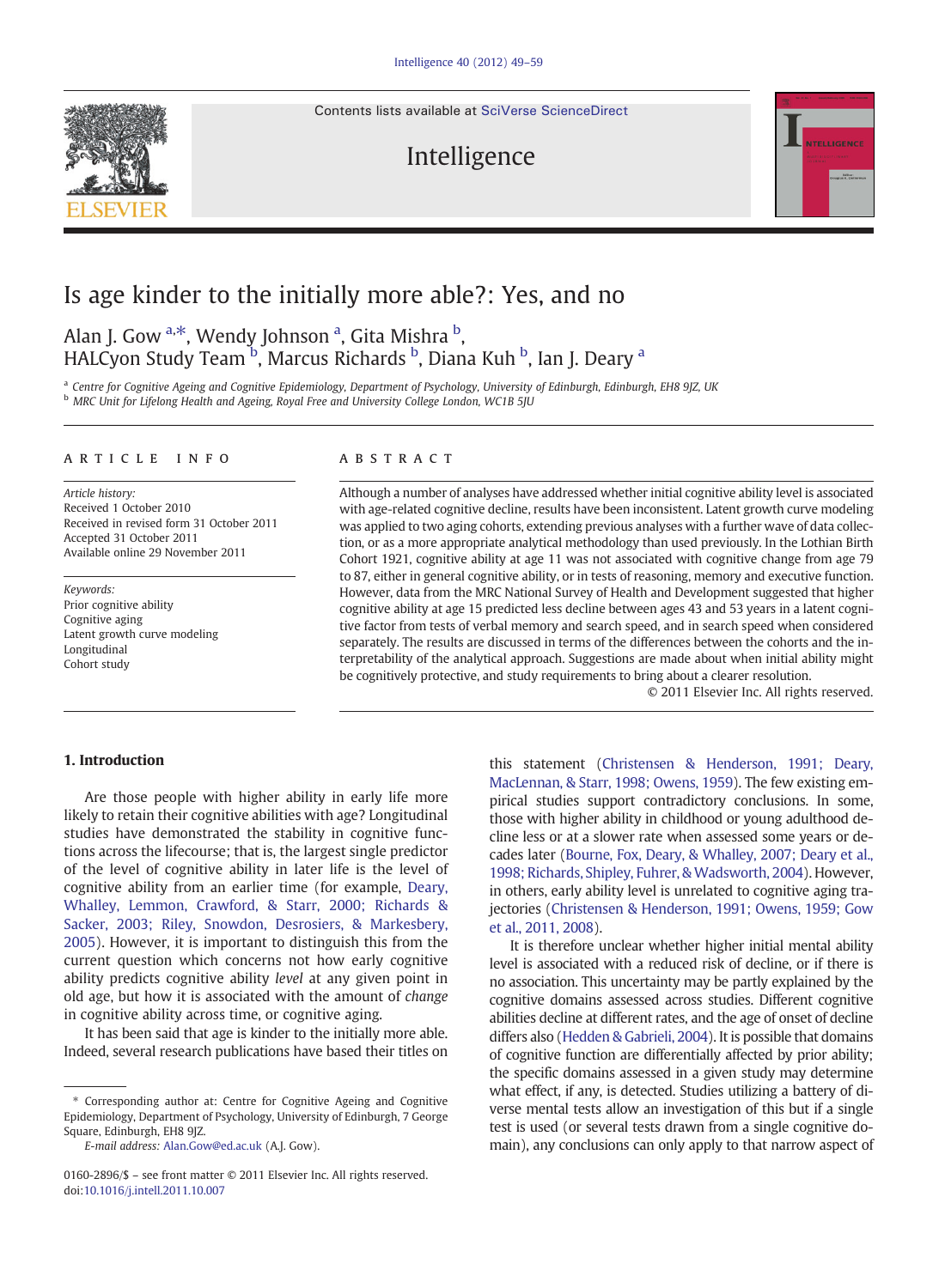cognitive function. Studies addressing the 'is age kinder' question have covered a range of cognitive assessments. For example, [Bourne et al. \(2007\)](#page-9-0) considered change in Raven's Progressive Matrices (a test of non-verbal reasoning). They reported that higher ability at age 11 years (assessed by an IQ-type test) predicted less decline from 64 to 66 years and, in a separate cohort, from 77 to 80 years. Because only Raven's was analyzed, it is not possible to extend the finding to other domains of cognitive ability, including, say, speed of processing or memory.

Other studies have considered a number of measures or domains simultaneously but independently ([Christensen &](#page-9-0) [Henderson, 1991; Richards et al., 2004](#page-9-0)), although an alternative approach has been to extract the common variance from a battery of cognitive tests as a marker of general cognitive ability (for example, [Gow et al., 2008\)](#page-10-0). In such analyses, the question is whether initial ability affects general cognitive aging, which obviously does not address potential differential associations of initial ability across cognitive domains. It is worthwhile, therefore, to consider the effect of prior cognitive ability on the aging of specific cognitive abilities and general cognitive ability, especially given that the latter has been shown to be the locus of much of the aging effect ([Salthouse, 2004\)](#page-10-0).

In addition to differences in the cognitive assessments, there is also the timing of when these are done. Some studies ([Owens, 1959; Richards et al., 2004](#page-10-0)) considered adults in their 40s to 60s. It is possible that aging effects in the tests may not be detectable until later, or that ceiling effects may partially obscure effects in younger samples ([Owens, 1959](#page-10-0)). Regression to the mean is also an issue to be considered when following individuals longitudinally, although this is more likely to lead to those of higher ability performing more poorly on subsequent occasions and those of lower ability subsequently performing better than expected, contrary to what has been reported by some studies ([Bourne et al., 2007;](#page-9-0) [Deary et al., 1998; Richards et al., 2004](#page-9-0)). This is not an exhaustive list of explanations for differences in results, and many have been discussed in detail elsewhere (for example, [Deary](#page-9-0) [et al., 1998\)](#page-9-0). However, the choice of analytical technique is often overlooked as a contributor to cross-study discrepancies ([Gow et al., 2008](#page-10-0)).

Interestingly, and notwithstanding the differences in study designs, it is important to reiterate that each was addressing the same key question: is age kinder to the initially more able? That inconsistent results are reported across studies and methodologies suggests there is no constructive replication. Constructive replication is the highest form of replication for a theory, and it has been suggested that most should be tested in this way [\(Lykken, 1968](#page-10-0)). In doing so, all conditions but the hypothesis being tested differ from one study to the next. The lack of consistency in results might suggest that initial ability does not affect cognitive aging across all ages and domains, so the question must be refined. There are circumstances in which protective effects of early ability are reported, and therefore potential mechanisms underlying this which need to be explained. To further investigate it is therefore important to consider the differences across studies by examining the nuances of the cohorts, tests and sampling ages, to allow a more thorough determination of when and under what circumstances early ability might and might not be protective.

There are a number of methods to analyze change over time and yet [Reynolds, Gatz, and Pederson \(2002\)](#page-10-0) highlighted a lack of consensus in how best to examine cognitive aging trajectories. The authors suggested that the discrepancy across methods was due to differences inherent in the methods themselves, such that although they might be utilized for the same analytical purpose they are differentially suited to answering a given question of interest, and they cautioned: "when examining the relationship between baseline ability and rate of change, care ought to be taken when comparing studies that use different analytical methods" ([Reynolds et al., 2002, p. 278](#page-10-0)).

Analyses in the 'is age kinder' debate have commonly employed linear regression or similar analytical methodology although [Reynolds et al. \(2002\)](#page-10-0) suggested that random effects regression is preferable; it essentially uses a latent variable approach (estimating slope and intercepts) and is thus like the latent growth curve models which were used in the current analyses. Similarly, [Christensen et al. \(2001\)](#page-9-0) suggested latent growth curve modeling as the most appropriate analytical method due to its focus on rate of change in individuals (rather than population averages as in linear regression, for example), and the possible inclusion of those with missing data. Furthermore, and importantly, latent growth curve modeling allows an investigation of factorial invariance in the cognitive measures applied across time. In essence, it is possible to consider whether latent factors from repeated waves of cognitive assessments are comparable; that they continue to assess the same constructs in the same way across assessments ([Christensen et al., 2001\)](#page-9-0). This is only applicable when multiple cognitive measures are used to create a latent variable reflecting general cognitive ability at each wave of assessment.

The issue of whether initial ability is protective against decline is related to the question of what protection education offers. In reviewing the evidence for a protective effect of education, [Christensen et al. \(2001\)](#page-9-0) noted a number of limitations in the literature, including, but not limited to: the use of a single, broad measure of mental status (such as the MMSE, a basic screening tool) as the outcome, non-random attrition confounded with factors of interest (i.e. initial cognitive ability), inadequate sample sizes, and studies based on biased or unrepresentative age and ability compositions. These are equally applicable to the studies investigating whether initial ability protects against cognitive decline, although it is unlikely any single study can address all such limitations. There is a particular dearth of reported studies consisting of the following: a measure of cognitive ability from childhood or young adulthood followed by cognitive assessments on at least two, but preferably more, occasions some time later and most usefully in later life.

The variation across studies addressing the 'is age kinder question' is summarized in [Table 1.](#page-2-0) Note that only those studies with measures of ability from childhood or young adulthood are presented. Those with baselines in mid- to late adulthood ([Deary et al., 1998; Reynolds et al., 2002; Wilson et al., 2002\)](#page-9-0) are not included, because participants in these samples may already have experienced age-associated decline. Also omitted are those studies using estimates or surrogates of prior ability ([Christensen & Henderson, 1991; Christensen et al., 2001;](#page-9-0) [Rabbitt, Chetwynd, & McInnes, 2003](#page-9-0)). Inconsistent results across studies might be due to small sample sizes and subsequent power to detect effects, age of participants at baseline assessments, the nature of the cognitive test(s), the ages at which participants were followed in later life, and the time between assessments. The analytical procedures employed might also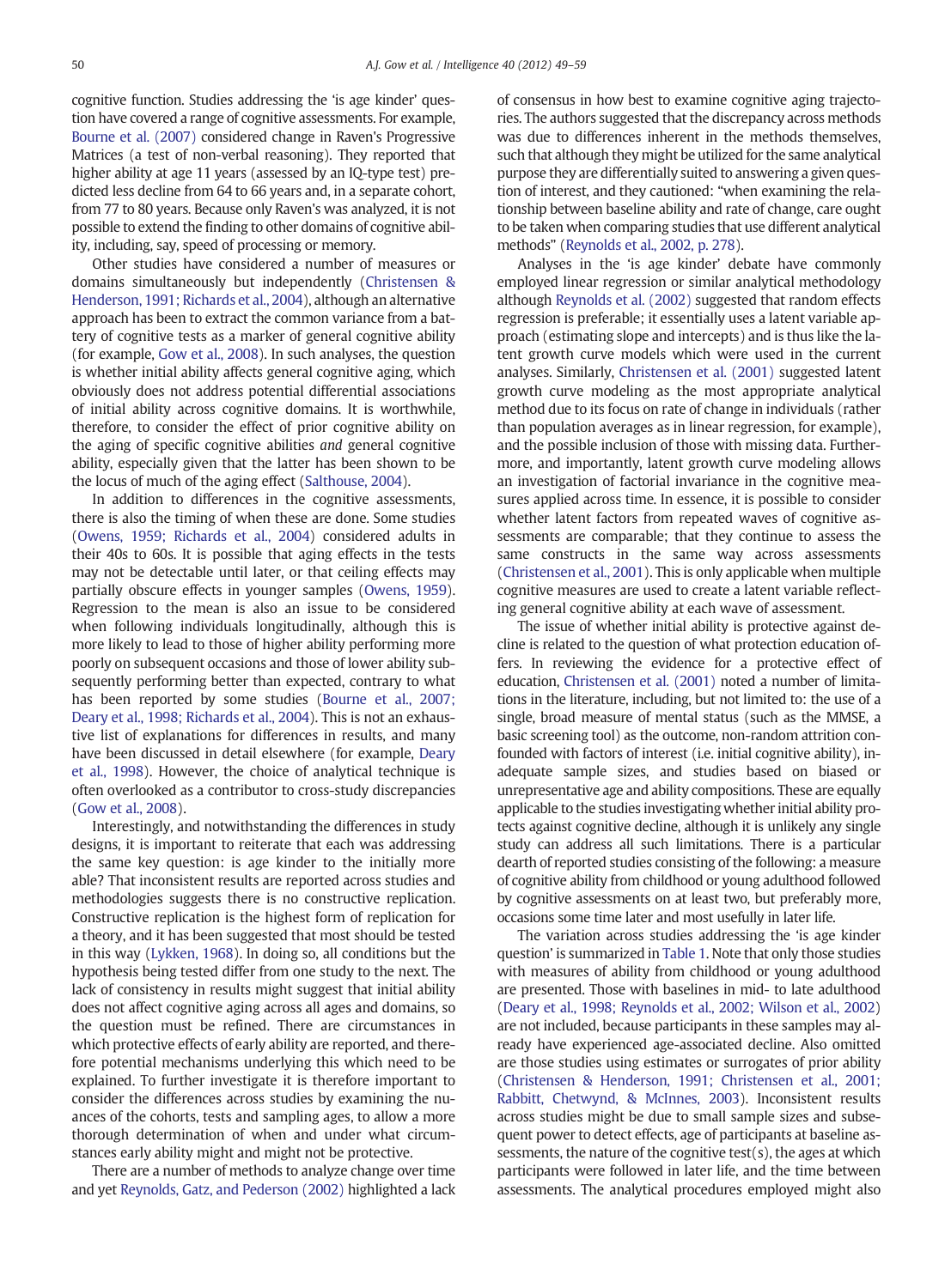<span id="page-2-0"></span>

| Table 1                                                                       |  |  |  |
|-------------------------------------------------------------------------------|--|--|--|
| Summary of studies examining prior mental ability and later cognitive change. |  |  |  |

| Reference                  | Study                                                                     | Baseline age<br>and test     | Follow-up $(s)$                                                      | Cognitive<br>assessment                                                                                                    | Analysis                                    | Findings                                                                                                                                                                                                                             |
|----------------------------|---------------------------------------------------------------------------|------------------------------|----------------------------------------------------------------------|----------------------------------------------------------------------------------------------------------------------------|---------------------------------------------|--------------------------------------------------------------------------------------------------------------------------------------------------------------------------------------------------------------------------------------|
| Owens (1959)               | Iowa State Army<br>Alpha Study<br>$(N = 127, all male)$                   | Age 19, Army<br>Alpha Form 6 | Age 50                                                               | Army Alpha Form 6                                                                                                          | ANOVA and linear<br>regression              | No association between<br>age 19 ability and change<br>to age 50                                                                                                                                                                     |
| Richards et al.<br>(2004)  | National Survey of<br>Health and<br>Development<br>$(N = 2058)$           | Age 15, Alice<br>Heim 4      | Ages 43 and 53                                                       | Memory and visual<br>search speed                                                                                          | Linear regression                           | Age 15 ability predicted<br>decline in memory and<br>search speed over 10 years                                                                                                                                                      |
| Bourne et al.<br>(2007)    | Aberdeen Birth<br>Cohorts of 1921<br>$(N = 91)$<br>and 1936 ( $N = 349$ ) | Age 11, Moray<br>House Test  | For 1921-born,<br>ages 77 and 80<br>For 1936-born.<br>ages 64 and 66 | Raven's Progressive<br>Matrices                                                                                            | Linear regression                           | Age 11 ability accounted<br>for $\sim$ 2% of the variance in<br>Raven's change over<br>$2-3$ years                                                                                                                                   |
| Gow et al.<br>(2011, 2008) | Lothian Birth Cohort<br>$1921(N=550)$                                     | Age 11, Moray<br>House Test  | Ages 79, 83<br>and $87$                                              | Moray House Test<br>or composite from<br>Raven's Standard<br>Progressive Matrices,<br>Verbal Fluency<br>and Logical Memory | Linear regression and<br>growth curve model | Age 11 ability accounted<br>for $\approx$ 1.4% of the variance in<br>composite ability change<br>over 4 years (regression);<br>no association between<br>age 11 ability and 4- or<br>8-year cognitive change<br>(growth curve model) |

Note. Only studies with a measure of cognitive ability in childhood or young adulthood are included.

affect the results reported as discussed above. The studies employing linear regression generally provide support for an effect of initial ability on later decline, but this technique might not be best suited to the question ([Gow et al., 2008\)](#page-10-0). However, examining Table 1 shows that the cross-study differences do not seem to show a consistent pattern which might explain the inconsistencies in findings. For example, [Richards](#page-10-0) [et al. \(2004\)](#page-10-0) began their follow-up at age 43, which is considerably younger than [Bourne et al. \(2007\)](#page-9-0), where follow-up began in the 60s and 70s, yet similar results were reported. In addition, although the effects generally explain about 2% of the variance, even relatively small studies have shown this effect. We therefore sought to analyze new data, or reanalyze extant data with new methodology, as a first step towards trying to explain the pattern of differences.

#### 1.1. The present study

Longitudinal data from 2 studies of cognitive aging were examined: the Lothian Birth Cohort 1921 (LBC1921) and the Medical Research Council (MRC) National Survey of Health and Development (NSHD; the British 1946 birth cohort). In both cohorts, cognitive ability data from childhood were available.

The NSHD data have previously been analyzed by linear regression [\(Richards et al., 2004](#page-10-0)). This suggested that on average, higher childhood cognitive ability (available at age 15 years) was associated with less decline in memory and search speed from age 43 to 53. Here, we applied growth curve modeling to this dataset for the first time. Since the previous comparison of regression and growth curve analyses in the LBC1921 ([Gow et al., 2008\)](#page-10-0), a third wave of cognitive ability data was collected and the previous analyses were extended to incorporate these new data. The principal aim was to identify if, and to what extent, early cognitive ability was related to the degree of individual cognitive decline using latent growth curve methodology.

#### 2. Methods

# 2.1. Participants

#### 2.1.1. Lothian Birth Cohort 1921

The recruitment and testing of the Lothian Birth Cohort 1921 (LBC1921) at waves 1, 2 and 3 has been reported in detail previously ([Deary, Whalley, & Starr, 2009; Deary,](#page-9-0) [Whiteman, Starr, Whalley, & Fox, 2004; Gow et al., 2011,](#page-9-0) [2008](#page-9-0)). In summary, the individuals recruited into the LBC1921 were all born in 1921 and had taken part in the Scottish Mental Survey 1932 when aged 11  $(N= 87,498)$ . The LBC1921 study began in 1999 by identifying surviving participants of the Scottish Mental Survey 1932 from Edinburgh and surrounding areas. This initial wave of recruitment and testing ran until 2001, during which time 550 individuals (234 men and 316 women) were tested [\(Deary et al.,](#page-10-0) [2004](#page-10-0)).

For the second wave, all LBC1921 participants, except those who had withdrawn or were known to have died, were invited to participate. Of the 454 participants invited, 321 were tested (145 men and 176 women) from 2003–05 ([Gow et al., 2008](#page-10-0)). The third wave of testing ran from 2007–08. All LBC1921 participants who had completed both waves 1 and 2, excluding those who had withdrawn or were known to have died since wave 2, were invited to participate. Of the 268 participants invited, 196 participants were tested at the research clinic, and 11 participants were tested at home (97 men and 110 women: [Gow et al., 2011\)](#page-10-0). The recruitment and testing numbers are presented in Supplementary Table 1, including a breakdown of the attrition between and during assessments due to death or withdrawal.

The mean age of the LBC1921 when tested as children in the Scottish Mental Survey 1932 was 10.9 years  $sd = 0.3$ ). In late adulthood, the follow-ups occurred at mean ages of 79.1  $sd = 0.6$ : wave 1), 83.4  $sd = 0.5$ : wave 2), and 86.6 years ( $sd = 0.4$ : wave 3). For simplicity, these are referred to as ages 11, 79, 83 and 87 throughout.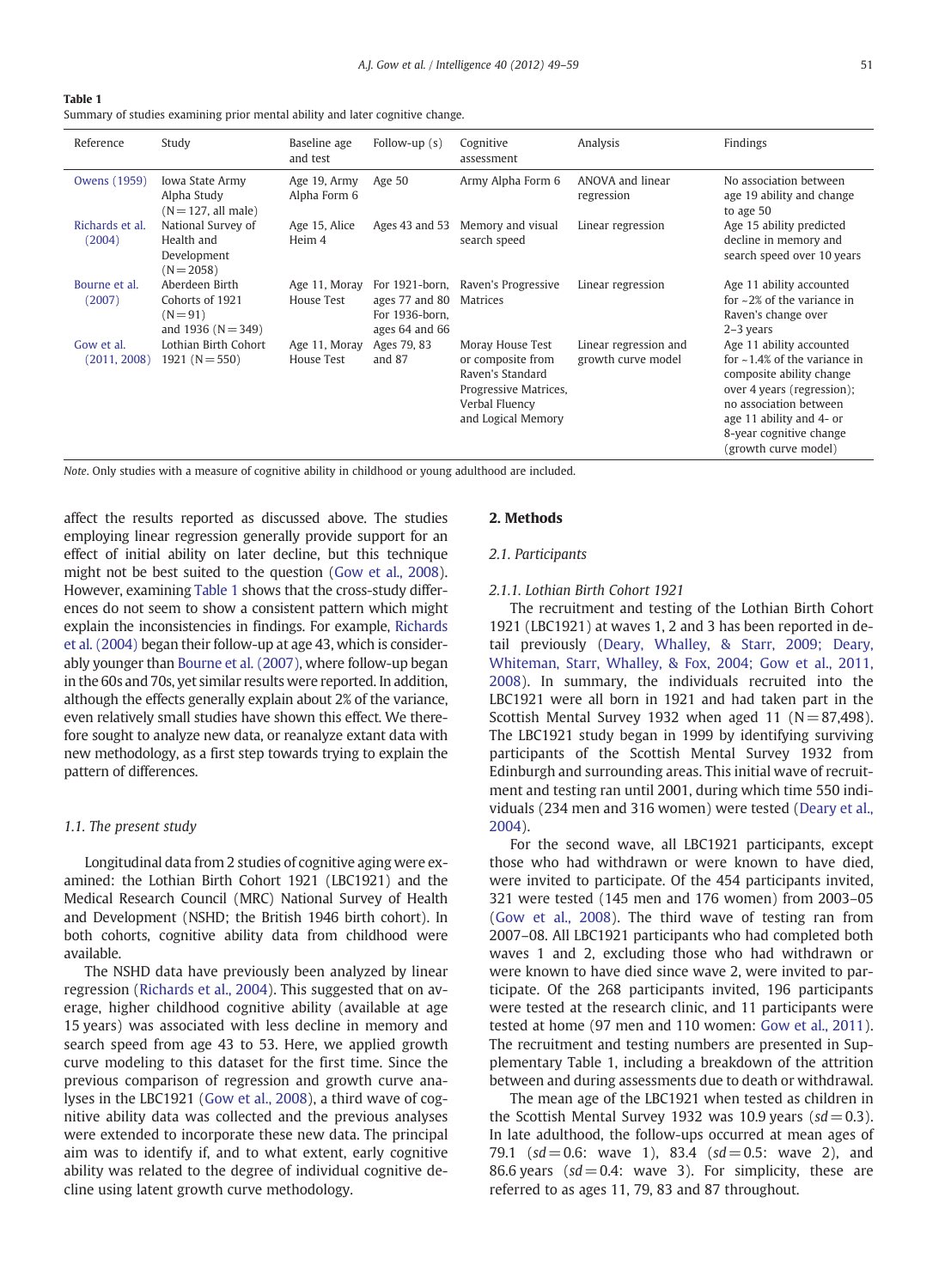#### 2.1.2. MRC National Survey of Health and Development

A full cohort description of the MRC National Survey of Health and Development (NSHD), also known as the British 1946 birth cohort, is available: [Wadsworth, Kuh, Richards, &](#page-10-0) [Hardy, 2006](#page-10-0). The NSHD initially consisted of 5362 individuals all born in one week in March 1946 ([Wadsworth, 1991;](#page-10-0) [Wadsworth et al., 2006](#page-10-0)). Participants were from England, Scotland and Wales and were stratified by social class. Data were collected by clinical interview and questionnaire at regular intervals throughout childhood and adulthood; for this study, data from ages 11, 15, 43  $(N= 3262)$  and 53  $(N= 3035)$  were used. At the last wave, the sample was generally representative of the national population, and 49% were men [\(Wadsworth et al., 2006](#page-10-0)). Supplementary Table 1 also summarizes the key recruitment and testing numbers for the NSHD, and those lost to follow-up.

### 2.2. Procedure

In the LBC1921 and NSHD, the assessments consisted of a range of cognitive tests, collection of socio-demographic, lifestyle, and psychosocial information detailed medial histories, and physical testing. Only those variables relevant to the current analyses are described below. Further details can be obtained from: [\(Deary et al., 2009, 2004; Gow et al., 2011,](#page-9-0) [2008; Richards et al., 2004; Wadsworth, 1991; Wadsworth](#page-9-0) [et al., 2006](#page-9-0)).

#### 2.2.1. Childhood cognitive ability

Participants in the LBC1921 completed a version of the Moray House Test (MHT) Number 12 when aged 11 years ([Scottish Council for Research in Education, 1933\)](#page-10-0). The test has a 45-minute time limit and the maximum possible score is 76. Participants in the NSHD completed an NFER-devised test of verbal and non-verbal ability at age 11 ([Pidgeon, 1964\)](#page-10-0) and were asked to select an appropriate word or shape to complete 80 different series. When aged 15, they completed the Alice Heim 4 test (AH4; [Heim, 1970](#page-10-0)). The test consists of 130 verbal and non-verbal items, summed to give a general ability score. The raw age-11 MHT and age-11 verbal/non-verbal ability and age-15 AH4 scores were corrected for age in days or months respectively at the time of testing (age in days/months was entered as the independent variable in a linear regression with the relevant cognitive test as the dependent variable; the standardized residual was used as the age-corrected test score). In the LBC1921, the age-corrected MHT scores were then converted to the IQ score scale (thus by definition, the sample's childhood IQ had a mean of 100, and a standard deviation of 15).

#### 2.2.2. Adult cognitive ability

In the LBC1921, participants completed Raven's Progressive Matrices (RPM), Verbal Fluency (VF), and Logical Memory (LM) at ages 79, 83 and 87. Raven's Matrices consists of 60 items requiring non-verbal, inductive reasoning, and a 20 minute time limit was applied [\(Raven, Court, & Raven, 1977](#page-10-0)); Verbal Fluency is a measure of executive function requiring the generation of words starting with the letters C, F, and L ([Lezak, Howieson, & Loring, 2004\)](#page-10-0); Logical Memory is a subtest of the Wechsler Memory Scale–Revised (WMS-R: [Wechsler,](#page-10-0) [1987](#page-10-0)) assessing verbal declarative memory.

In the NSHD, participants completed Verbal Memory and Search Speed at ages 43 and 53 [\(Richards et al., 2004\)](#page-10-0). For Verbal Memory, participants were asked to recall a list of 15 words on 3 occasions, summed to give a total score. Search Speed required participants to complete a timed letter search, and the score was the number of letters scanned in 1 minute. Parallel versions were used at each wave to reduce practice effects.

For both cohorts, adult cognitive test performance was corrected for age in days at time of testing.

#### 2.2.3. Demographics

A number of demographic and psychosocial variables were included in the previous analyses with the LBC1921 and NSHD, and these are included here for consistency. At the first occasion of testing in the LBC1921 (age 79), participants were asked to provide the number of years spent in full-time formal education; their main occupation to allow social class coding (according to the 1951 Classification of Occupations ([General](#page-10-0) [Register Office, 1956\)](#page-10-0), ranging from I (professional) to V (unskilled). Married women were assigned the higher of their own or husband's social class); whether they were current, ex- or never-smoker; and the frequency, amount and type of alcohol consumed per week to allow their average weekly alcohol unit intake to be calculated. This variable was capped at 49 units per week (6 outliers above this were recoded accordingly).

In the NSHD, smoking status at age 43 was recorded as current, ex- or never smoker. Average weekly alcohol consumption was calculated based on self-reported intake (spirits, wine and beer) converted to unit equivalents. Values above 70 units per week were capped to 70 (31 participants in total). Participants' educational qualifications or training equivalents achieved by 26 years old were classified as: none, vocational only, ordinary secondary (O levels), advanced secondary (A levels), and degree level or equivalent. Age 43 occupational social class was classified according to the Registrar General, ranging from I (professional) to V (unskilled), with III (skilled) split into non-manual (IIIN) and manual (IIIM). For the current analysis, the highest social class of the household (participant or spouse) was used.

#### 2.3. Statistical analyses

Descriptive analyses were conducted in PASW Statistics Version 17.0; growth curve modeling was carried out in Mplus Version 5.2. To examine the effect of childhood cognitive ability on cognitive aging (in the LBC1921 and NSHD), we implemented latent variable growth curve models which account for person-specific variability in cognitive aging. These analyses generate latent terms for intercept (level of cognitive ability) and slope (change in cognitive ability over time). The effect of the predictor variables on the intercept and slope can then be examined simultaneously. Under the assumption they were missing at random, participants with baseline data were included even if absent from subsequent waves using full information maximum likelihood. That is, even participants who withdrew from either study at any point, due to death or refusal, still provided some data for the analyses. FIML estimates tend to be less biased and more reliable than LD, even when the data deviate from MAR and are non-ignorable ([Arbuckle, 1996](#page-9-0)).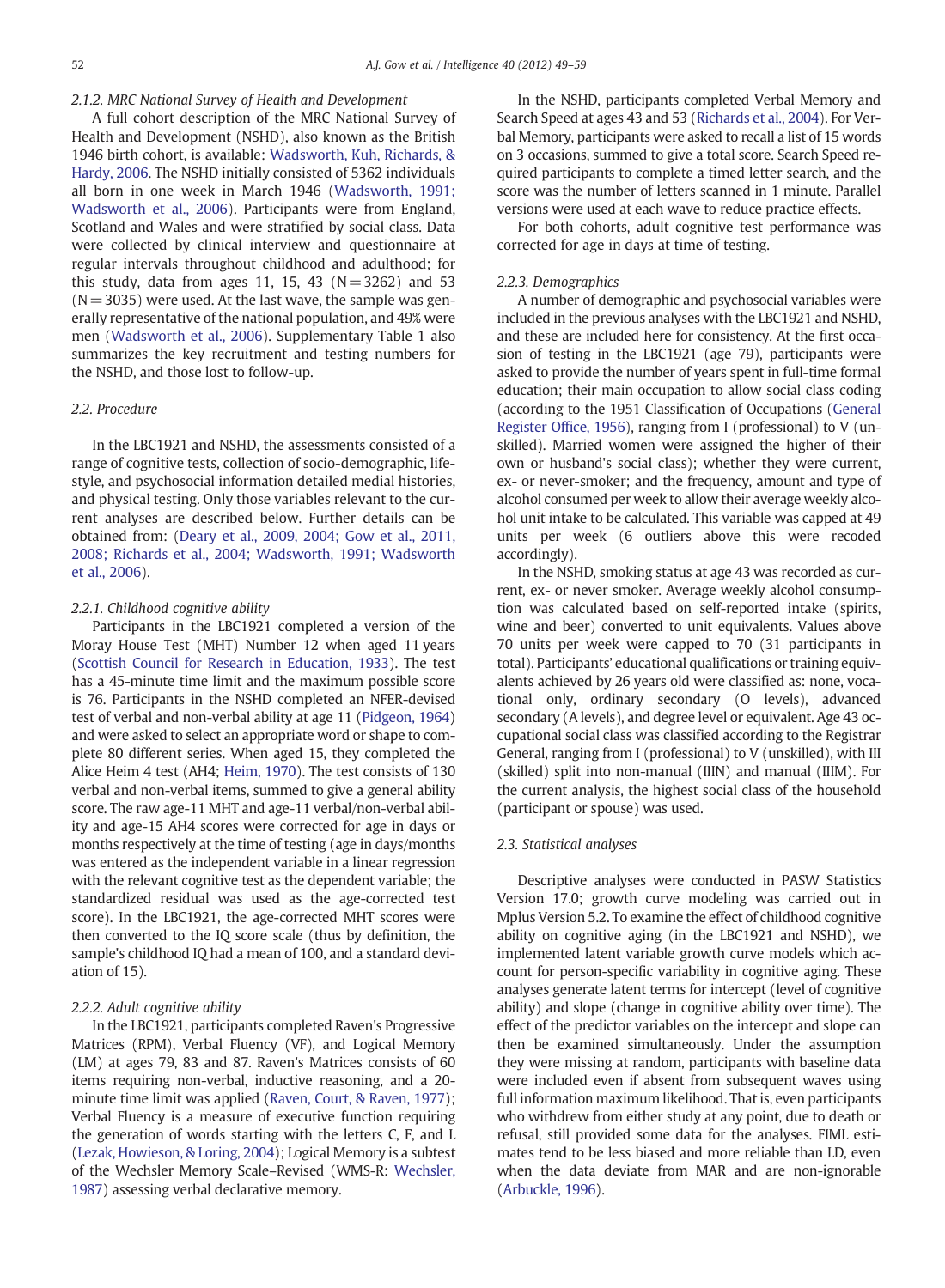# 2.3.1. Measurement invariance

When multiple cognitive measures at a given wave were used to form a latent variable representing general cognitive ability, it was possible—and necessary—to examine measurement invariance. To assess measurement invariance, variations on the basic model were constructed. Firstly, a baseline model with all parameters allowed to vary freely was run; next, the same model was run with the factor loadings constrained equal; this was followed by a model in which the residual variances were constrained equal; finally, the intercepts were constrained equal. If applying these constraints results in deterioration of model fit at any step, measurement invariance cannot be demonstrated and it is not possible to interpret the slope parameter as change in the same construct measured in the same way across occasions [\(Meredith, 1993](#page-10-0)).

# 3. Results

#### 3.1. Descriptives

Descriptive data for the NSHD are presented in detail in [Richards et al. \(2004\)](#page-10-0); although this was a re-analysis of that same data, a summary is given in Supplementary Table 2. As the LBC1921 analysis represented a new wave of data collection, descriptive data for the cognitive tests are given in Table 2. The data in the first three columns are from the full sample at waves 1–3. Scores for both Verbal Fluency and Logical Memory appeared to be stable or increase slightly from ages 79 to 87. However, this was confounded by non-random attrition whereby those of highest baseline ability were more likely to return. The data in the latter half of the table are from the returning sample only. For all 3 tests, repeated measures ANOVA highlighted significant decline across the 3 waves [Verbal Fluency: F(1.929, 389.605) = 5.871,  $p = .003$ ; Raven's: F(1.933, 377.009) = 85.268,  $p<0.001$ ; Logical Memory: F(1.833,  $372.185$  = 4.489,  $p = .014$ )

Correlations between the tests completed at waves 1 and 2 have been discussed previously ([Gow et al., 2008\)](#page-10-0). The intercorrelations for the tests completed at wave 3 (age 87) ranged from .31 ( $p$ <.001) between Verbal Fluency and Logical Memory, to .47 ( $p$ <.001) between Raven's and Logical Memory. Performance on each test completed at age 87 was also highly correlated with performance on the same test at age 79 and 83 (for example, Raven's at age 87 correlated .74 with Raven's at 79, and .78 with Raven's at 83, both  $p<0.001$ ). Full details are available on request.

#### 3.2. Testing for measurement invariance

Measurement invariance was examined by following the stepwise procedure described above, running from a model where the factor loadings, intercepts and variances were allowed to vary freely to one in which they were constrained equal across ages. Across the models in the LBC1921, the value of Chi-square increased from  $15.568$  (df  $= 15$ ,  $p = .411$ ) to 65.889 (df = 31,  $p < .001$ ). However, compared to the first 3 models the final run had poorer fit statistics for RMSEA  $(.046, 95\% C.I. = .030-.061,$  compared to  $.008$ . 95% C.I. = .000-.042 in the first model) and AIC (7178.763 compared to 7162.882). The failure of measurement invariance occurred at the final step requiring the intercepts to be constrained equal; for subsequent analyses, we used the final model that forced measurement invariance and address the implications of this in the discussion. In the NSHD, we were able to demonstrate measurement invariance through the stepwise procedure.

# 3.3. Modeling the influence of childhood cognitive ability on cognitive aging in the LBC1921

The LBC1921 latent growth curve models estimated the influence of age-11 IQ on the degree of cognitive change from age 79 to 83 and 87. There were two outcomes: cognitive ability *level* (intercept); and the *change* in cognitive ability across ages 79 to 87 (slope). Other potential contributors to the level of, and change in, late-life cognitive ability included: sex, social class, number of years of education, smoking status at age 79, and alcohol consumption at age 79. All variables were standardized prior to the modeling analysis.

[Fig. 1](#page-5-0) illustrates the growth curve model of cognitive change in the LBC1921 with the three tests of cognitive ability forming latent general ability factors at ages 79, 83 and 87. The model fit well (Chi-square = 102.607,  $df = 76$ ,  $p = .023$ , RMSEA =  $.025, 95\%$  C.I. =  $.010-037$ . TLI =  $.98$  and CFI =  $.99$ ). and the estimated correlation matrix is shown in Supplementary Table 3. Education and age-11 IQ were positively associated with the intercept (level of cognitive ability), with the largest contribution from age-11 IQ. Overall, the predictors accounted for 50.0% of the variance in the level of cognitive ability ( $p<0.001$ ). Sex was the only variable associated with the slope parameter, such that women showed greater decline, accounting for 8.2% of the variance in the slope. The model was also run with the covariates removed (only age-11 IQ remained) to ensure the lack of an early ability-slope

| Table 2 |                                                                            |  |  |
|---------|----------------------------------------------------------------------------|--|--|
|         | Mean (sd) cognitive ability test scores for the Lothian Birth Cohort 1921. |  |  |

|                           | Full sample              |                          |                          | Returning sample (attended all 3 waves) |                          |                          |  |
|---------------------------|--------------------------|--------------------------|--------------------------|-----------------------------------------|--------------------------|--------------------------|--|
|                           | 79                       |                          | 87                       | 79                                      | 83                       | 87                       |  |
| Verbal Fluency            | 40.0(12.3)               | 39.8 (12.7)              | 40.0(12.3)               | 42.1 (11.9)                             | 40.9(12.1)               | 40.1(12.1)               |  |
| Raven's<br>Logical Memory | 31.2(8.8)<br>31.6 (12.8) | 29.7(9.2)<br>33.0 (14.4) | 27.8(9.2)<br>32.8 (14.7) | 33.4(8.3)<br>34.8 (12.6)                | 31.1(8.3)<br>34.7 (13.8) | 27.9(9.1)<br>32.8 (14.6) |  |

Note. For the full sample, N = 543-548 at age 79, N = 317-320 at age 83, and N = 202-207 at age 87. For the returning sample, N = 203 for Verbal Fluency, 196 for Raven's and 204 for Logical Memory.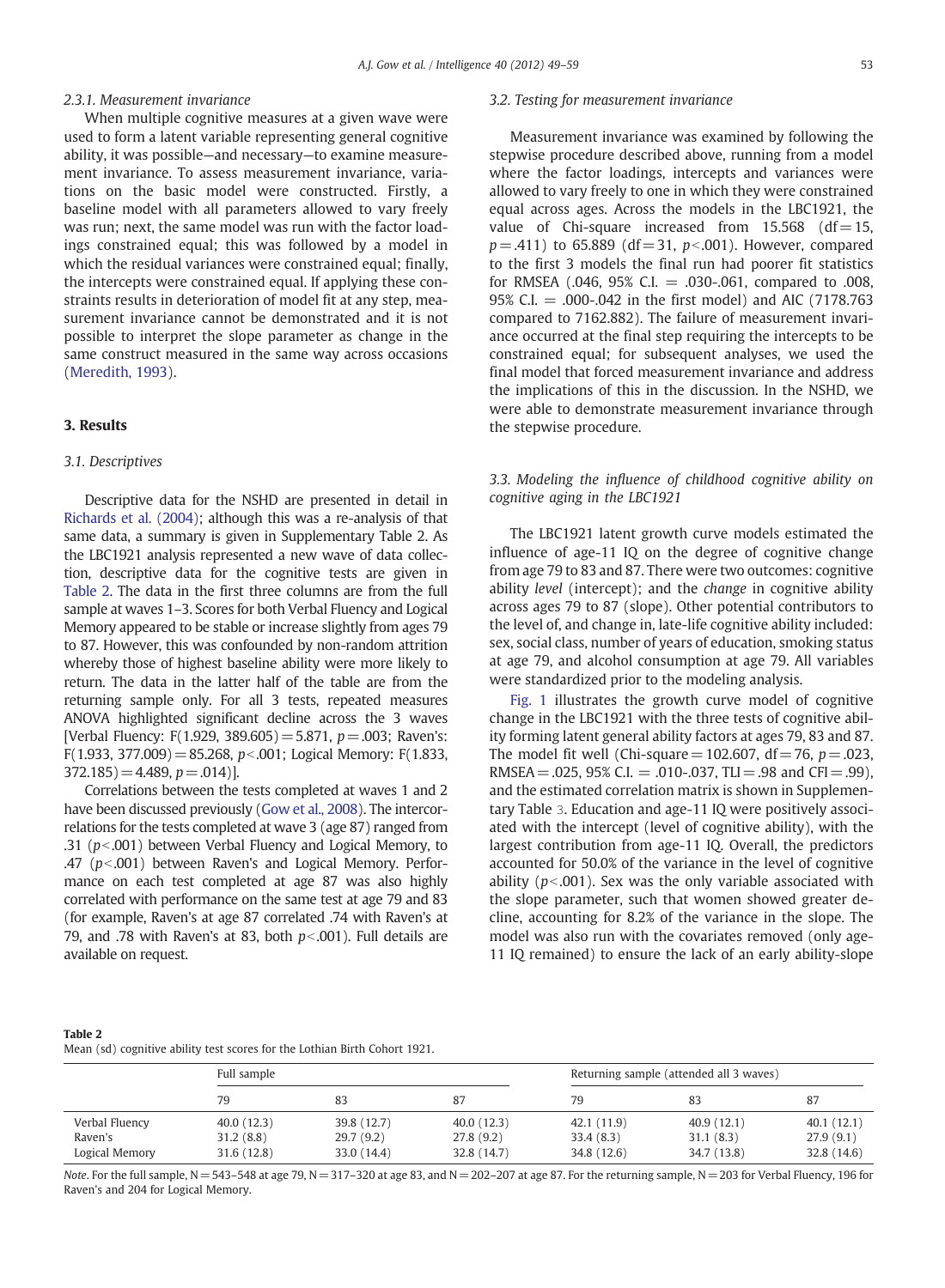<span id="page-5-0"></span>

Fig. 1. Latent growth curve model of the level and change in general cognitive ability over 3 waves of the Lothian Birth Cohort 1921. The model shows a latent general cognitive ability factor (G) at each age comprising VF=Verbal Fluency, LM=Logical Memory, and Rav=Raven's Progressive Matrices. Items in rectangles are measured variables, those in ellipses are latent traits. The numbers adjacent to the arrows leading from intercept and slope to the latent cognitive factors are fixed by the investigator (the 4 refers to the 4-year period between age 79 and 83, similarly for the 8). The other numbers—beside those arrows going from measured variables to latent traits, and beside arrows between latent traits—are parameters estimated by the program. These can be treated like standardized partial beta weights, and when squared give the proportion of variance shared by adjacent variables. For the covariates, paths and parameter estimates are only given for those paths that were significant  $p<0.05$ , except the path between intercept and slope which is included for reference. All parameter estimates are standardized and given to two decimal places, except the path between intercept and slope which is the unstandardized value. For sex, the reference category was male. Education is the number of years in full-time formal education/qualifications attained; smoking status is defined as never, ex or current.

association was not due to mediation by another covariate. The new model had poorer fit statistics and there was no association between age-11 IQ and slope. As would be expected with fewer covariates, the association between age-11 IQ and intercept increased (from .55 to .66).

The latent growth curve modeling was repeated considering each of the three cognitive measures separately and the results are summarized in [Table 3](#page-6-0) (full parameter estimates are available on request). Age-11 IQ was consistently the largest predictor of ability level (with path coefficients ranging from .24 for Logical Memory to .45 for Raven's). Education was associated with the level of Verbal Fluency and Raven's (better performance with higher education), alcohol consumption was positively related to Verbal Fluency level, and men were at an advantage on Raven's. None of the predictors were associated with the slope parameter in any of the models.

### 3.4. Modeling the influence of childhood cognitive ability on cognitive aging in the NSHD

Similar latent growth curve models were created with the NSHD data, estimating the influence of age-11 or age-15 general ability on the level of cognitive ability, and the change from ages 43 to 53. Note, the analyses including age-15 general ability are described first as this represents a reanalysis

of this data ([Richards et al., 2004\)](#page-10-0). The model with a latent general ability factor is illustrated in [Fig. 2](#page-7-0) with the estimated correlation matrix shown in Supplementary Table 4 (Chisquare = 70.208, df = 15,  $p<0.01$ , RMSEA = .026, 95% C.I. = .020-.033, TLI = .97, CFI = .99). In the NSHD, sex (female advantage), social class (negative, although the direction of coding means that higher social class predicted higher intercept) and education (positive) were associated with the intercept (level of cognitive ability). Age-15 cognitive ability was positively associated with both the intercept and the slope; higher childhood cognitive ability predicted a higher level of cognitive ability at age 43, and less decline across the subsequent 10 years. Overall, the predictors accounted for 73.4% of the variance in the intercept and 4.2% in the slope, although the latter was not significant ( $p = .274$ ). When age-15 IQ was the only covariate included, Chisquare was reduced to 4.973 (df = 5,  $p = .419$ ). Although the association between age-15 IQ and intercept increased  $(.65, p<.001)$ , the age-15 IQ-slope association was no longer significant (path coefficient .148,  $p = .068$ ). This latter change should be judged in the context of a poorly fitting model.

When the cognitive tests were analyzed separatelysummarized in [Table 3,](#page-6-0) with parameter estimates available on request—sex, social class, education and age-15 cognitive ability were associated with the intercept for both Verbal Memory and Search Speed. In addition, alcohol consumption had a small, positive association with intercept in the Verbal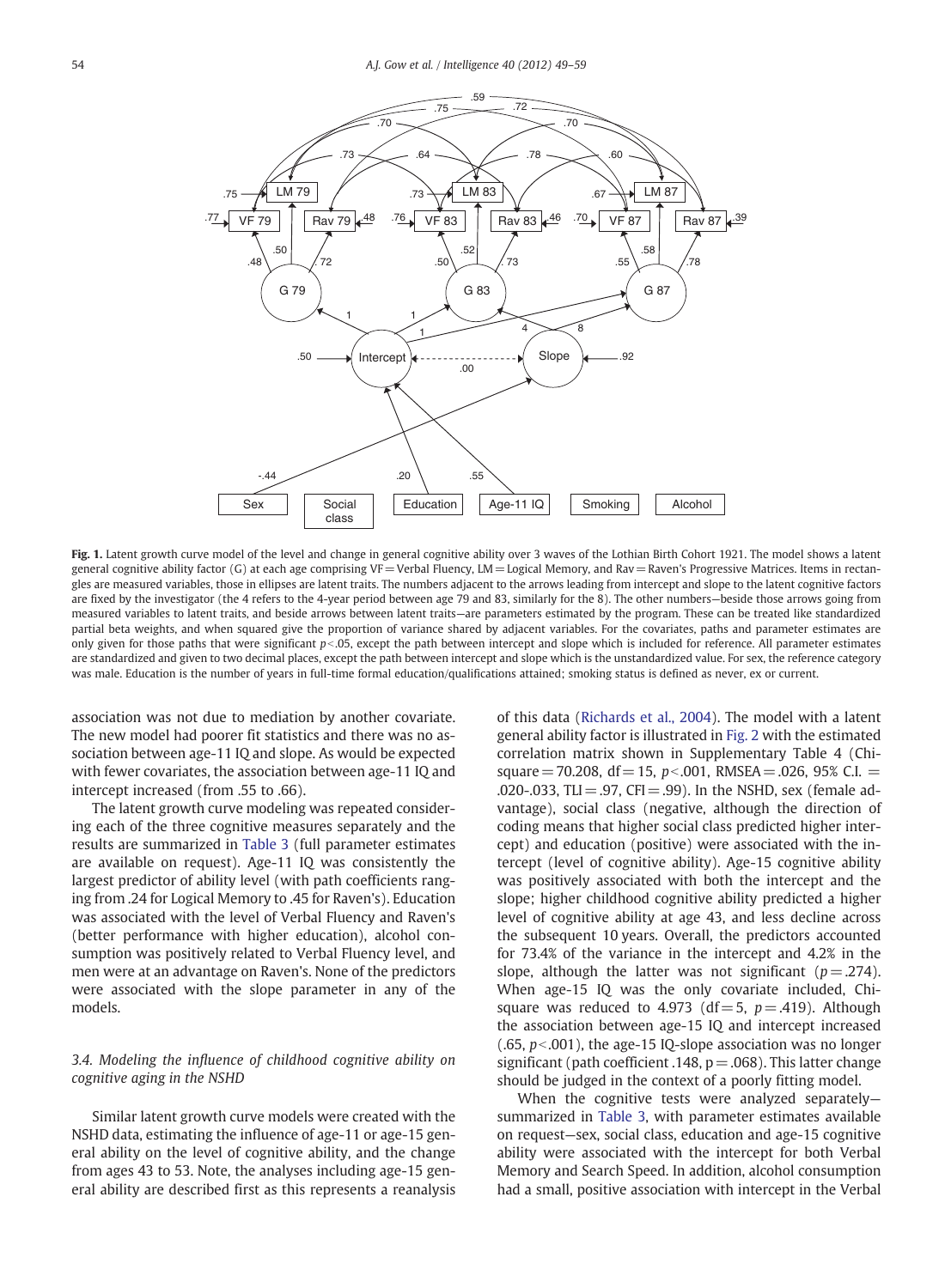#### <span id="page-6-0"></span>Table 3

Summary of domain-specific latent growth curve models in the Lothian Birth Cohort 1921 and the MRC National Survey of Health and Development.

|                                        |                                     | Model fit              |                                  |      | Standardized path coefficients |                                                                                                                    |                                                   |
|----------------------------------------|-------------------------------------|------------------------|----------------------------------|------|--------------------------------|--------------------------------------------------------------------------------------------------------------------|---------------------------------------------------|
| Cohort                                 | Cognitive test                      | Chi-square             | <b>RMSEA</b>                     | TLI  | <b>CFI</b>                     | Intercept                                                                                                          | Slope                                             |
| LBC1921                                | Verbal Fluency                      | 1.147 ( $p = .992$ )   | .000 (95%)<br>$C.I. = .000-.000$ | 1.03 | 1.00                           | Education $= .17$<br>Age-11 $IO = .35$<br>$Alcohol = .12$                                                          | $\overline{a}$                                    |
|                                        | Raven's Matrices                    | 3.394 ( $p = .846$ )   | .000 (95%<br>$C.I. = .000-.030$  | 1.02 | 1.00                           | $Sex = -.35$<br>Education $=$ .13<br>Age-11 IQ=.45                                                                 |                                                   |
|                                        | Logical Memory                      | 5.416 ( $p = .609$ )   | .000 (95%)<br>$C.I. = .000-.045$ | 1.01 | 1.00                           | Age-11 IQ = .24                                                                                                    | $\overline{\phantom{a}}$                          |
| NSHD (age-15 general<br>ability model) | Verbal Memory                       | 0.000 (p< .001)        | .000 (95%<br>$C.I. = .000-.000$  | 1.00 | 1.00                           | $Sex = .36$<br>Education $= .29$<br>Social class $= -.09$<br>Age-15 general<br>$ability = .28$<br>$Alcohol = .05$  |                                                   |
|                                        | Search Speed                        | 0.000 (p< .001)        | .000 (95%<br>$C.I. = .000-.000$  | 1.00 | 1.00                           | $Sex = .34$<br>Education $= .12$<br>Social class $= -0.04$<br>Age-15 general<br>$ability = .06$<br>Smoking $=-.05$ | $Sex = -.12$<br>Age-15 general<br>$ability = .09$ |
| NSHD (age-11 general ability model)    | General cognitive<br>ability factor | 73.671 (p <.001)       | .027 (95%<br>$C.I. = .021-.033$  | 0.97 | 0.98                           | $Sex = .51$<br>Education $= .40$<br>Social class $= -0.13$<br>Age-11 general<br>$ability = .41$                    |                                                   |
|                                        | Verbal Memory                       | $0.000$ ( $p < .001$ ) | .000 (95%)<br>$C.I. = .000-.000$ | 1.00 | 1.00                           | $Sex = .30$<br>Education $= .26$<br>Social class $= -0.08$<br>Age-11 general<br>$ability = .29$<br>$Alcohol = .05$ |                                                   |
|                                        | Search Speed                        | $0.000$ ( $p<0.001$ )  | .000 (95%)<br>$C.I. = .000-.000$ | 1.00 | 1.00                           | $Sex = .33$<br>Education $= .13$<br>Social class $= -0.04$<br>Smoking $=-.06$                                      | $Sex = -.12$<br>Age-11 general                    |
|                                        |                                     |                        |                                  |      |                                |                                                                                                                    | $ability = .06$                                   |

Note. Latent growth curve models were run separately for the individual cognitive tests. Only the values for significant path coefficients between the intercept and slope are shown.

Memory model. For Search Speed, smoking was negatively associated with the intercept. Sex and age-15 cognitive ability were associated with the slope. Those with higher childhood cognitive ability experienced less decline from 43 to 53 years. Women showed greater decline. In this model, there was also a negative association between the intercept and slope (unstandardized path coefficient -.05,  $p<$ .001). Although small, the association was significant. The direction of the association suggested that higher adult cognitive ability (intercept) was associated with greater subsequent decline (slope). Overall, the predictors accounted for 32.5% of the variance in the intercept but 0.4% in the slope for Verbal Memory; for Search Speed, the percentages of variance accounted for were 7.1% and 1.0%, respectively.

The NSHD models were repeated using the age-11 general ability score (instead of the age-15 score), summarized in Table 3, with parameter estimates available on request. In contrast to age-15 general ability, age-11 general ability was not related to decline in the latent general ability factor from 43 to 53 years (although it was associated with level). Age-11 general ability was however related to the change in Search Speed when analyzed separately (though not to level). The results were consistent with those previously when Verbal Memory was the outcome, whereby age-11 general ability predicted level but not change.

# 4. Discussion

The current analyses were focused on whether childhood cognitive ability was associated with cognitive aging. Data from 2 longitudinal studies were analyzed by latent growth curve methodology. In the Lothian Birth Cohort 1921 (LBC1921), there was no association between cognitive ability at age 11 and decline across 8 years (from age 79 to 87), either when 3 tests of cognitive ability were analyzed as a latent factor or individually. In the National Survey of Health and Development (NSHD), higher cognitive ability from age 15 was associated with less decline between ages 43 to 53 on general cognitive ability (a latent factor from Verbal Memory and Search Speed) and separately for Search Speed, but not Verbal Memory. When an earlier measure of cognitive ability was used in the NSHD, from age 11, only the associations with change in Search Speed remained. For both the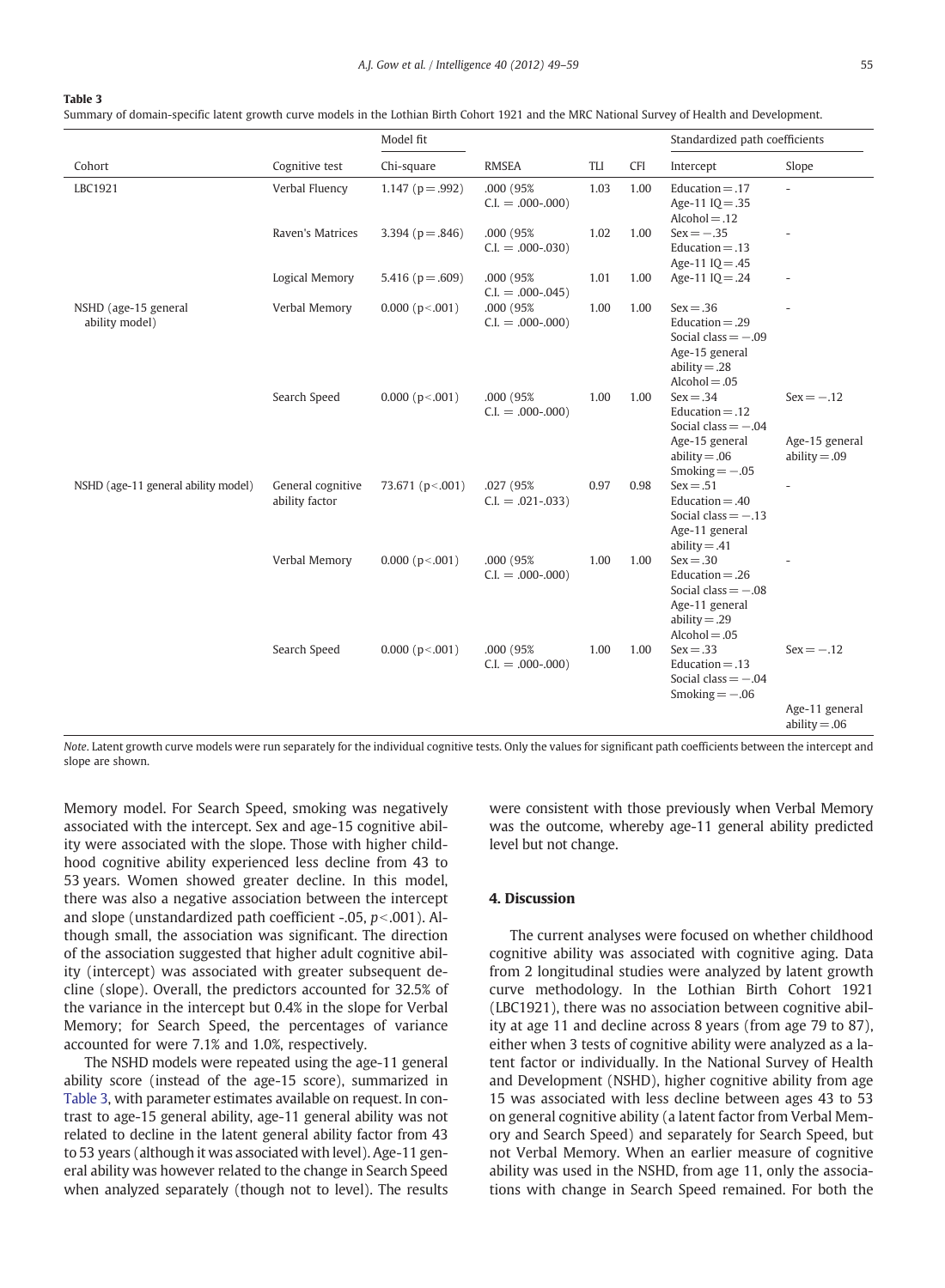<span id="page-7-0"></span>

Fig. 2. Latent growth curve model of the level and change in general cognitive ability over 2 waves of the MRC National Survey of Health and Development. The model shows a latent general cognitive ability factor (G) at each age comprising VM = Verbal Memory, and SS = Search Speed. See note for [Fig. 1](#page-5-0).

LBC1921 and NSHD, higher childhood cognitive ability was associated with higher baseline adult cognitive ability.

The results from the LBC1921 are consistent with previous work from the cohort ([Gow et al., 2011, 2008\)](#page-10-0) suggesting that cognitive ability measured in childhood was not related to either 4-year change on the measures considered here, or 8-year change on the Moray House Test repeated at ages 79 and 87. Other studies have also reported no protective effect of early ability ([Christensen & Henderson, 1991; Owens,](#page-9-0) [1959; Rabbitt et al., 2003](#page-9-0)). Taken together, these results suggest that age is no kinder to the initially more able. However, current and previous analyses of the NSHD data, and results from other studies run contrary to this [\(Bourne et al., 2007;](#page-9-0) [Deary et al., 1998; Richards et al., 2004](#page-9-0)), indicating that higher childhood ability is associated with a more favorable cognitive aging trajectory. This was less apparent when the earlier measure of childhood ability was used which only remained associated with the 10-year change in a measure of processing speed. There is therefore a dearth of constructive replication [\(Lykken, 1968](#page-10-0)) of the general theory that early ability is always related to cognitive aging. It is important to consider the reasons for these discrepancies, such that the answer to the 'is age kinder' question might become distilled beyond a simple yes or no.

Firstly, it may be the results are not inconsistent, per se, or at least, not incompatible. The cohorts differ in terms of age composition, and it may be that prior ability is differentially associated with cognitive decline at different ages. For example, in the NSHD, a measure of processing speed declines more from age 43 to 53 in those of lower childhood ability. In the LBC1921, no childhood ability-cognitive aging associations were recorded between the ages of 79 and 87. It is possible that the age of the LBC1921 is such that the cognitive decline being observed is different to that in younger old age (through the 50s, 60s and 70s, for example). That is, the

participants were recruited at a mean age of 79 and so were 'selected' in terms of those who had survived to that time. The LBC1921 are therefore likely to be healthier, of higher cognitive ability, and have a more 'favorable' status on a range of other socio-demographic confounders. The LBC1921 population were, therefore, the robust survivors of the once much more heterogeneous population that would have been available 20 years earlier (as discussed above). It is plausible the middle-aged population that included individuals who were destined for early frailty or even mortality experienced declines that more sensitively reflected the socio-economic differences (associated with their different levels of ability) than did the older surviving LBC1921. Contrariwise, if intelligence is a significant, but only partial, predictor of habits of living that tend to better health and delayed frailty and death we might speculate that the LBC1921 survivors were the sub-set of individuals in which individual differences in successful adherence to health habits additional to the variance associated with intelligence evened out survival. It is possible that after a certain age, people with different initial levels of intelligence decline at the same rate, but that earlier cognitive decline hits more selectively, varying with prior cognitive level. If there is an effect of childhood cognitive ability on the course of cognitive decline, it might be that the LBC1921 are beyond the age at which it is pertinent. The NSHD, on the other hand, were followed regularly throughout childhood and into adulthood and were generally population-representative at 53 years old ([Richards et al., 2004\)](#page-10-0). In terms of cognitive aging, however, the cohort is relatively young. It would be expected to see decline in processing speed over this period (which was the domain in which early ability predicted decline), but many other domains would fail to show discernable decrements until the late 50s and into the 60s [\(Hedden &](#page-10-0) [Gabrieli, 2004; Schaie, 2005](#page-10-0)). [The finding of an effect on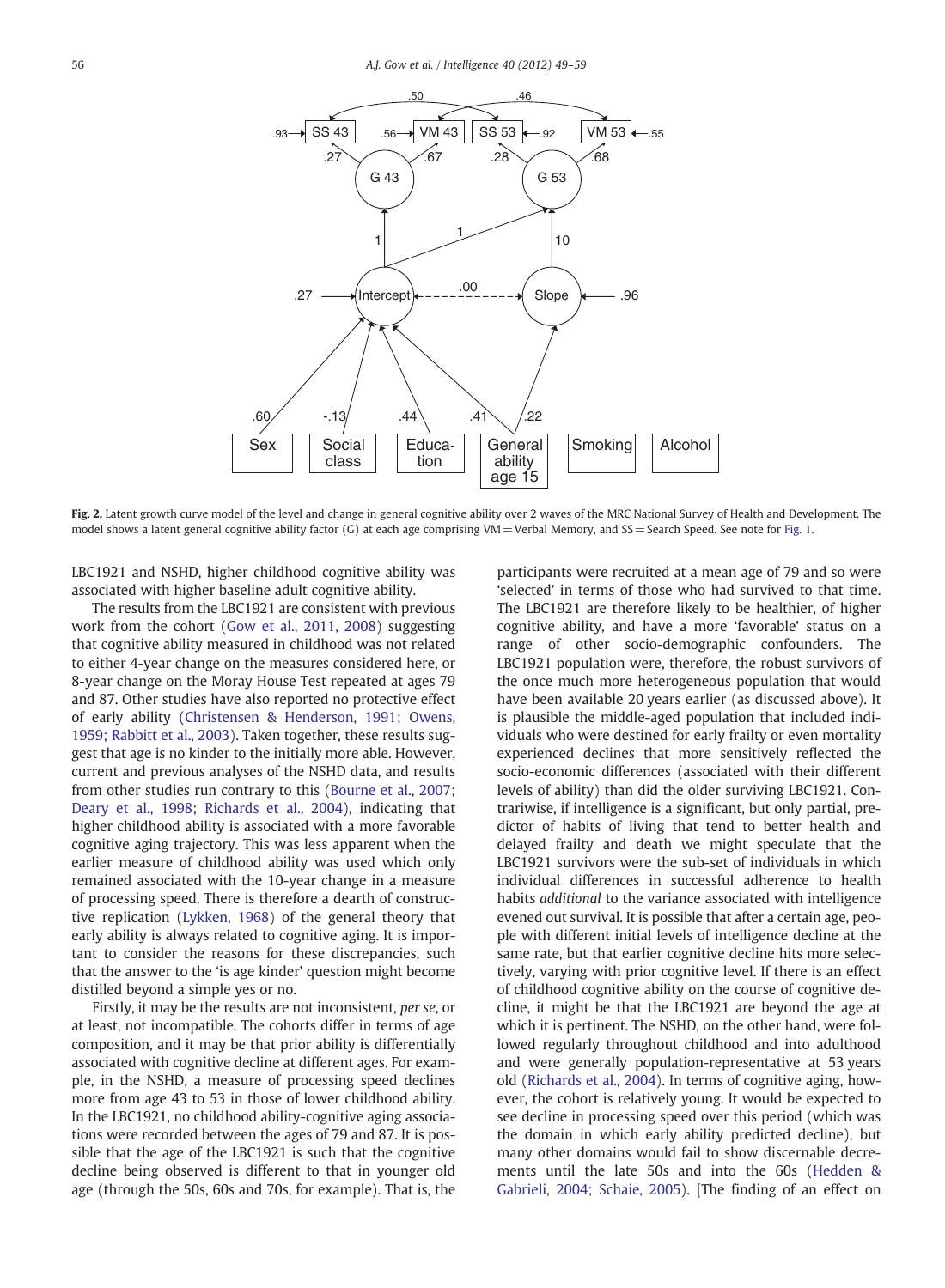the processing speed measure is in contrast to the literature on the effect of education. Here, there appears to be consensus that higher levels of education do not protect against decline in speed measures [\(Christensen et al., 2001](#page-9-0)).]

The different birth years of the cohorts also mean they participated in the research within distinct lifecourse contexts: the NSHD were more likely to be in employment, with their daily routines structured around this although differing widely in terms of social, mental and physical engagement, whereas the LBC1921 were mostly retired by the time of the first assessment. Variation across cohorts in the continuity of daily tasks to earlier educational and other experiences might partly account for the difference observed in the results, although any effects of occupational and social stratification might be expected to persist into retirement, with implications for post-retirement wealth and health ([Hyde & Jones, 2007\)](#page-10-0).

The NSHD are currently undergoing repeat assessments (between 60–64 years old) and so it will be possible to investigate this further. In addition, there is a cohort related to the LBC1921—the Lothian Birth Cohort 1936—on whom childhood cognitive data are also available. This cohort has been assessed on a diverse battery of cognitive tests at age 70 [\(Deary et al.,](#page-9-0) [2007\)](#page-9-0) and is currently being followed up at age 73. These data will allow an examination of change in the 60s and 70s. However, our aim with the re-analyses of these datasets was also to stimulate others in this domain. It appears that age can be kinder to the initially more able, but much about this effect remains unclear. We would therefore urge those with relevant data to ask the question of it, using the methods described, directly addressing some of the issues raised here.

There was also the possibility that the age at which 'early' cognition is assessed is important. Assessment at a later age may be a more valid indicator of cognitive function. The reliability of this assessment would have implications for the likelihood of being related to later decline. Furthermore, when the NSHD data was analyzed using cognitive ability at 11, only decline in processing speed was associated with age-11 ability (whereas age-15 ability was also associated with decline in the latent factor of ability). Early measures of cognitive function may be differentially related to decline dependent on domain. There was no similar measure of processing speed in the current LBC1921 battery which may explain the lack of reported associations here. Given this, and the preceding cohort differences, a useful test would therefore now consist of multiple assessments of cognition throughout childhood and young adulthood (to examine what stage of development begins to predict later decline), followed some years or decades later by a broad battery of tests repeated over a number of waves (to examine if different domains are differentially affected by early ability), preferably through the 50, 60s and 70s (to examine whether decline through the decades is differentially affected by early ability).

When higher initial ability is protective against later decline (as suggested by the NSHD analysis), this may occur because declines are slower in those with higher ability, or the onset of declines is later [\(Christensen et al., 2001\)](#page-9-0). Even when childhood ability is unrelated to the rate of change in later life, those with higher ability in childhood will enter their later years at a higher level—a consequence of the stability of cognitive ability across the lifespan [\(Deary et al., 2000; Gow et al., 2008](#page-9-0)). The mechanism through which early ability preserves later ability is important; it doesn't have to be something fixed to that

higher level but something that people with initially higher level tend to do along the way. Those of higher initial ability are also more likely to move into safer and healthier working and social environments ([Deary et al., 1998](#page-9-0)) which may both increase cognitive capacity via stimulation (participation in leisure pursuits or physical activity, for example: [Richards, Hardy,](#page-10-0) [& Wadsworth, 2003](#page-10-0)) and reduce the likelihood of exposure to cognitively detrimental factors (for example, cardiovascular disease and associated risk factors). This is similar to the notion of cumulative advantage/disadvantage, being "the systematic tendency for the interindividual divergence in a given characteristic (e.g., money, health, or status) with the passage of time" [\(Dannefer, 2003, p. 327\)](#page-9-0). [Richards et al. \(2003\)](#page-10-0) also suggested that the determinants of cognitive ability in childhood (genetic, uterine, home environment) might have lasting effects across the lifespan which could manifest as individual cognitive aging trajectories.

Investigating the effect of early ability on the rate of later decline is important because prior ability has been linked to the risk of developing vascular dementia (for example, [McGurn, Deary, & Starr, 2008](#page-10-0)). Whether or not those of lower initial ability decline any faster than those of higher ability, given the stability of intelligence they will enter old age closer to any threshold for impairment and therefore be more likely to be classified accordingly with time. Furthermore, the findings from the NSHD suggest that prior ability may be related to the maintenance of ability through mid-adulthood, which would have consequences for the ability level at which individuals enter old age; that is, they would be doubly disadvantaged. In both cases, those of lower ability are at increased risk of reaching levels of cognitive function that preclude independent living before those of higher ability. Strategies to address cognitive decline would therefore be most beneficial if directed towards these higher-risk individuals, with early interventions being of the greatest potential benefit.

Growth curve methodology represents an appropriate tool for analyzing such data when considering latent factors of cognition (although the advantage of this approach is lessened with fewer data points or when the cognitive measures are examined separately). [Christensen et al. \(2001\)](#page-9-0) noted:

"latent factors are superior measures of their underlying constructs due to their use of multiple indicators, evidence for factorial invariance and disattenuation of measurement error, there may be reason to prefer the findings of studies that rely on structural equation modelling" (p. 25).

Growth curve methods remove the bias from individual test variance which is not possible in linear regression analyses [\(Gow et al., 2008\)](#page-10-0). It is also possible to examine measurement invariance in the cognitive assessments. Measurement invariance is assumed in the linear regression model, although it is necessary to show this is the case. Measurement invariance was shown to exist in the NSHD data but not the LBC1921. The latter finding makes interpretation of the slope parameter unclear. However, the dedifferentiation hypothesis, whereby cognitive domains become less distinct over time, might indicate that measurement invariance is less likely to be found in elderly cohorts as the structure of any general cognitive factor will change with age. As the NSHD are younger, the structure of a general factor of cognition might be more robust across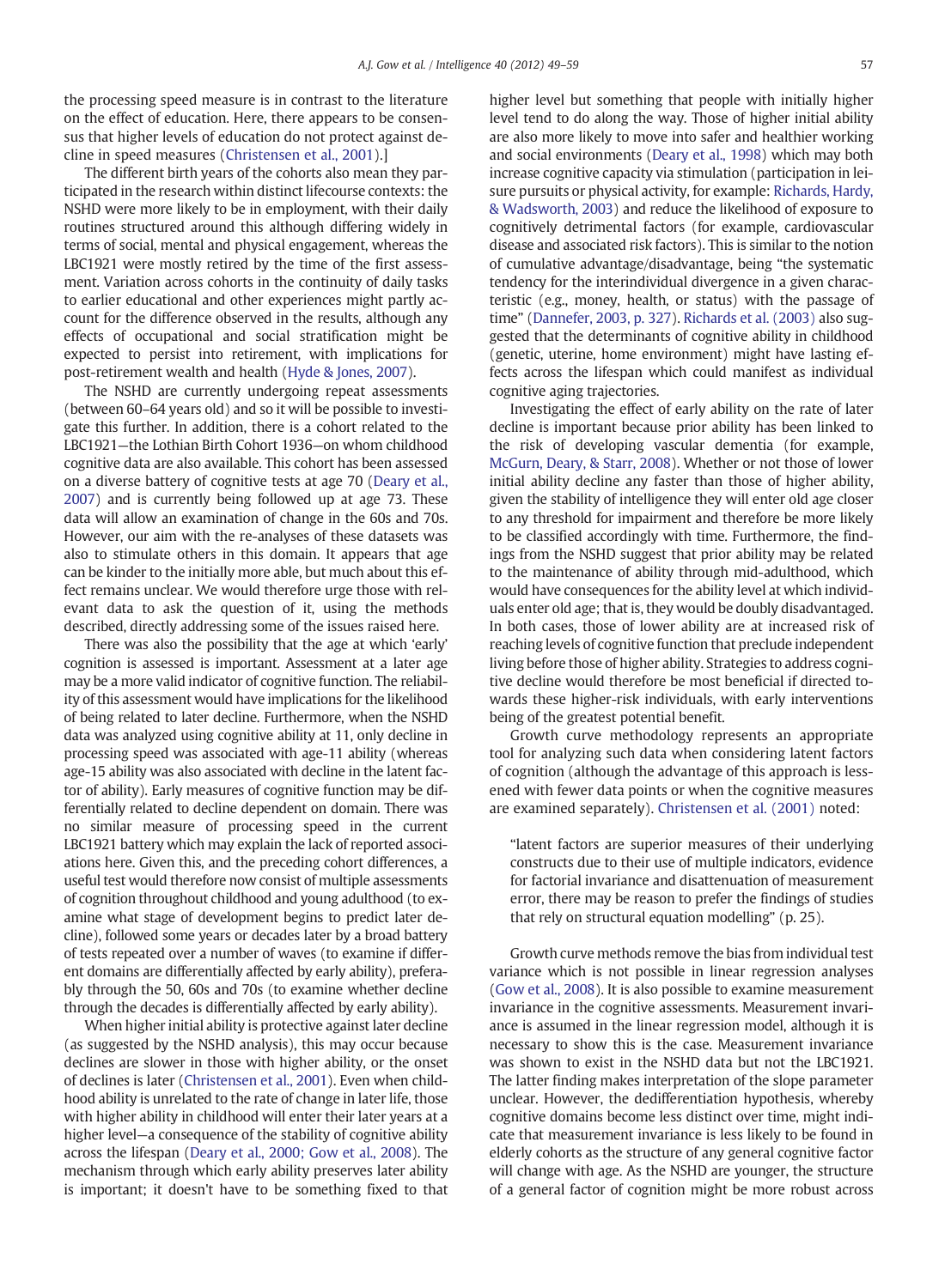<span id="page-9-0"></span>waves (although the inclusion of only 2 cognitive tests on 2 occasions may also contribute to the finding of measurement invariance). Furthermore, growth curve modeling allows a simultaneous assessment of the associations between an array of predictor variables with level and change, and the inclusion of those supplying data at baseline but not later waves.

# 4.1. Strengths and limitations

While the possibility that the ages of the cohorts has resulted in the different findings is interesting, it is not possible to examine in detail without further data collection. The age of the participants when they completed the childhood tests of cognitive ability is potentially important; the LBC1921 were assessed when aged 11 and it is possible their performance was affected by pubertal stage. It is necessary to consider further reasons for the discrepant findings, which also comprise the general strengths and limitations of our analysis. We see these as refinements of the 'is age kinder' question, and hope there are extant datasets which can address these.

The LBC1921 may be underpowered to detect what appear to be small effect sizes. By the third wave of assessment (age 87), the sample numbered around 200 due to attrition, and consequently, variation in cognitive aging trajectories was small. On the other hand, the NSHD participants numbered in the thousands, and the study was better powered to detect such small effects. Although several times larger, the NSHD participants were somewhat younger and it is interesting to consider what cognitive changes might be expected in a relatively healthy group between the 40s and 50s.

Different cognitive tests were used across the cohorts, including those completed in childhood, which may partly account for the observed differences in results. Practice effects must also be considered, and it is possible that those of higher ability are more likely to benefit from repeated assessments (Christensen et al., 2001). The NSHD use parallel versions of the tests in order to reduce this potential confounder, and indeed, have 10 years between assessment waves. The LBC1921, however, were tested more frequently and the same tests were used on each occasion. A full assessment of cognition is ideal; different domains of functioning have been shown to decline at different ages and rates, and it has been suggested that education protects against declines in the crystallized but not fluid domains (Christensen et al., 2001). Although both cohorts included more than one cognitive domain, each was assessed by a single measure. Analyzing these as a latent cognitive factor was an attempt to address this weakness; however, it would be more appropriate to include multiple markers across a number of cognitive domains.

### 5. Conclusions

In summary, initial ability appears to be protective against later cognitive declines, although this may not happen across all stages of the aging process nor in all samples. The discrepancies may be due in part to methodological differences across studies, although it is possible that prior ability affects the trajectory of cognitive change during key periods (into the 50s and beyond but not the late 70s and 80s). It is suggested, however, that latent growth curve methodology is an appropriate analytical approach to this and related questions. Future

analyses will benefit from using this approach. So, is age kinder to the initially more able? Yes. And no. That much we know; now it's time to refine the question to get a more detailed answer. Given the current analyses, it is important to carefully consider how and when early ability is measured; the timing of the later ability tests (stage of life); and the types of ability studied later.

Supplementary data associated with this article can be found, in the online version, at [doi:10.1016/j.intell.2011.10.007.](http://dx.doi.org/10.1016/j.intell.2011.10.007)

#### Acknowledgements

This work was supported by grants for LBC1921 data collection from the Biotechnology and Biological Sciences Research Council (wave 1); a Royal Society-Wolfson Research Merit Award to IJD (wave 2); and the Chief Scientist Office of the Scottish Government (wave 3). The NSHD is funded by the UK Medical Research Council. The current analyses were undertaken within The University of Edinburgh Centre for Cognitive Ageing and Cognitive Epidemiology, part of the cross council Lifelong Health and Wellbeing Initiative (G0700704/ 84698). Funding from the BBSRC, EPSRC, ESRC and MRC is gratefully acknowledged. The LBC1921 and NSHD collaboration is supported by additional funding from the Healthy Ageing across the Life Course (HALCyon) collaborative research programme. HALCyon is funded by the New Dynamics of Ageing (NDA) programme, a joint seven-year initiative of five UK Research Councils [\(www.halcyon.ac.uk\)](http://www.halcyon.ac.uk). Wendy Johnson is a Research Councils UK Fellow.

We thank the LBC1921 participants; and for data collection, Alison Pattie, Caroline Brett, Beverly Roberts and Martha Whiteman. We thank the Scottish Council for Research in Education for allowing access to the SMS1932. We thank the NSHD participants for their lifelong contribution to the study and the NSHD scientific and data collection teams.

#### **References**

- Arbuckle, J. L. (1996). Full information estimation in the presence of incomplete data. In G. A. Marcoulides, & R. E. Schumacker (Eds.), Advanced structural equation modeling: Issues and techniques (pp. 243–277). New Jersey: Lawrence Erlbaum Associates.
- Bourne, V. J., Fox, H. C., Deary, I. J., & Whalley, L. J. (2007). Does childhood intelligence predict variation in cognitive change in later life? Personality and Individual Differences, 42, 1551–1559.
- Christensen, H., & Henderson, A. S. (1991). Is age kinder to the initially more able? A study of eminent scientists and academics. Psychological Medicine, 21, 935–946.
- Christensen, H., Hofer, S. M., Mackinnon, A. J., Korten, A. E., Jorm, A. F., & Henderson, A. S. (2001). Age is no kinder to the better educated: absence of an association investigated using latent growth techniques in a community sample. Psychological Medicine, 31, 15–28.
- Dannefer, D. (2003). Cumulative Advantage/Disadvantage and the Life Course: Cross-Fertilizing Age and Social Science Theory. Journal of Gerontology: Social Sciences, 58B, 327–337.
- Deary, I. J., Gow, A. J., Taylor, M. D., Corley, J., Brett, C., Wilson, V., et al. (2007). The Lothian Birth Cohort 1936: a study to examine influences on cognitive ageing from age 11 to age 70 and beyond. BMC Geriatrics, 7.
- Deary, I. J., MacLennan, W. J., & Starr, J. M. (1998). Is age kinder to the initially more able?: Differential ageing of a verbal ability in the Healthy Old People in Edinburgh Study. Intelligence, 26, 357–375.
- Deary, I. J., Whalley, L. J., Lemmon, H., Crawford, J. R., & Starr, J. M. (2000). The stability of individual differences in mental ability from childhood to old age: follow-up of the 1932 Scottish Mental Survey. Intelligence, 28, 49–55.
- Deary, I. J., Whalley, L. J., & Starr, J. M. (2009). A Lifetime of Intelligence. Washington: American Psychological Association.